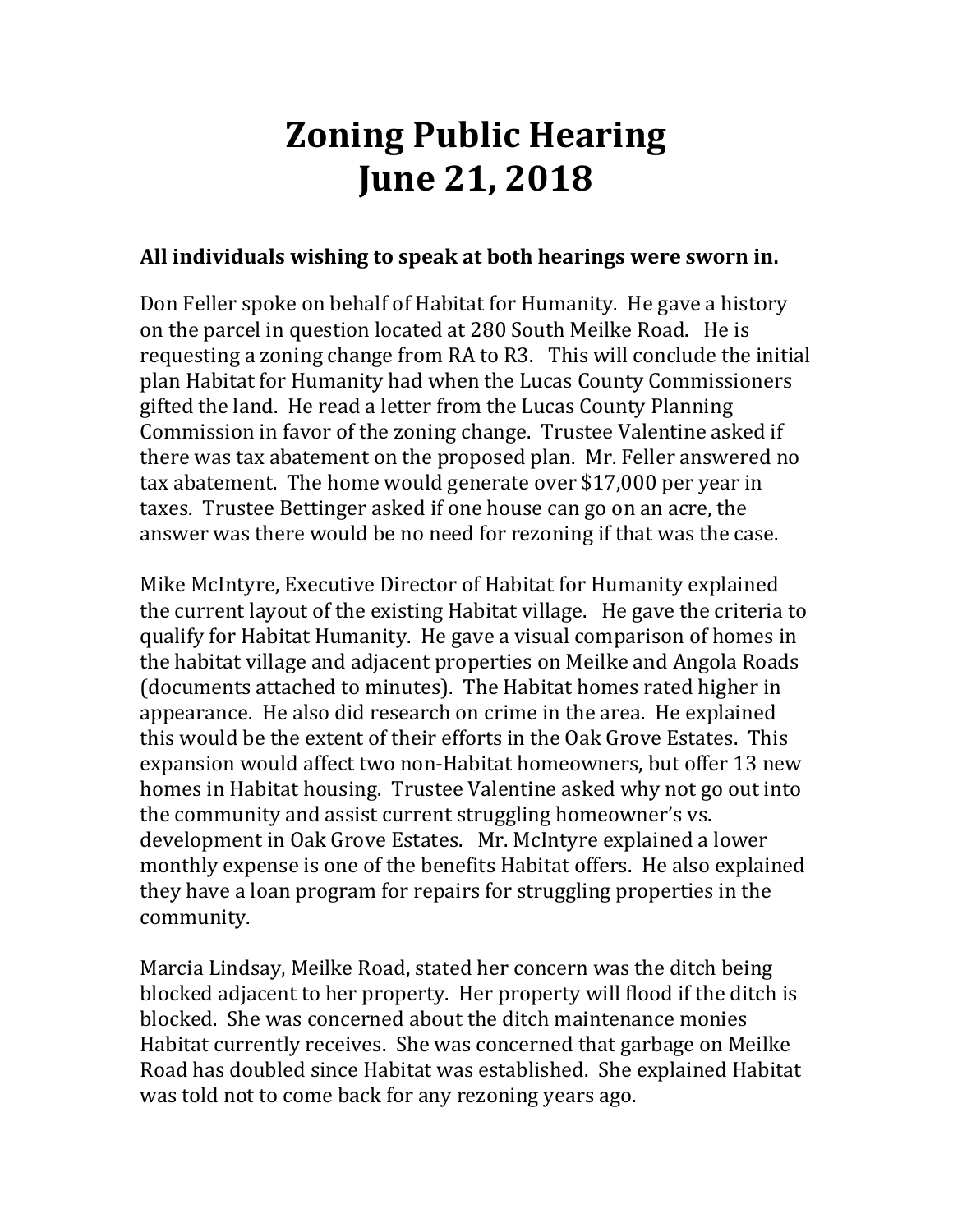Mike Varanese, Meilke Road, asked how many times property could be split. He explained Habitat has split their property several times already.

They have exceeded the number of times it could be split. He felt the tax base is not worth it.

Greg Lapoint, Crissey, stated traffic and garbage has increased.

Ray Lindsay, Meilke Road, is questioning the validity of the pictures. He is curious is there a homeowners association in the Habitat Village.

Alex O., Oak Shadow and current Habitat Village resident, has lived at her residence for 9 years. She has not observed any crime and she feels the neighborhood is safe. She explained Habitat gave her the opportunity to make something of herself. She said all her neighbors are making their way and they pay their taxes. She wanted to stress this is not low-income housing where people are getting handouts.

Molly Lanz, S. Meilke, appreciates what Habitat does for people, but she does not think it should be spread out. She is against the rezoning.

Adella Harris, Eber Road, she is speaking for Habitat and she would be happy to see 13 more houses. She feels this will help the community grow and develop.

Mr. Feller explained the monies Mrs. Lindsay mentioned do not go to Habitat maintenance. He explained the ditch would not be blocked. He explained this is a major subdivision and is not bound by the split zoning laws.

Mr. McIntyre spoke that he did not see trash around the Habitat village. He also stressed the homeowners are buying products and services from businesses in the area.

Trustee Hood explained he did not like the picture that was being painted of Habitat having trash on the streets. He also explained previous Board members who told Habitat not to come back and ask for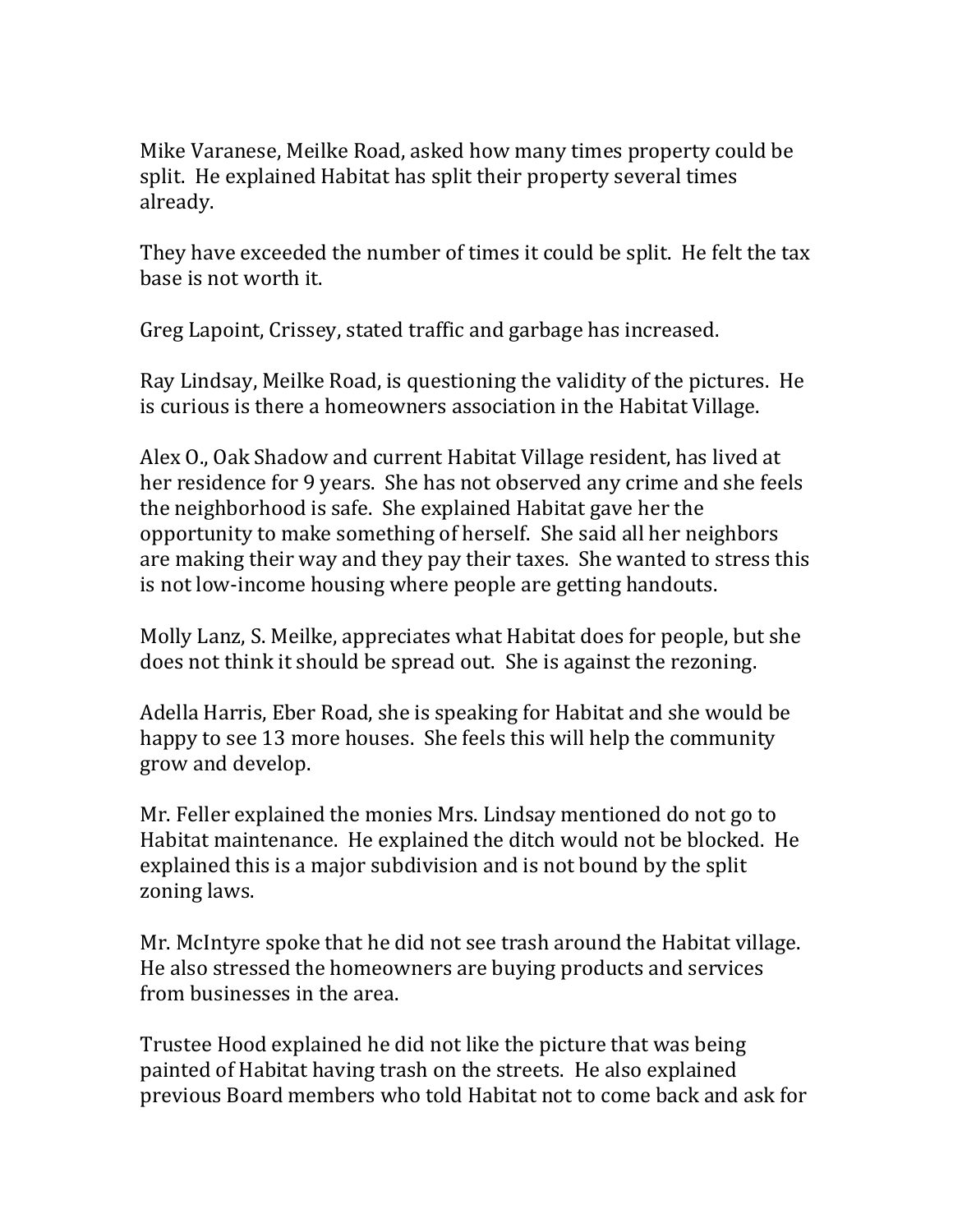more re zoning did not speak for the entire Board. He explained he lives in Oak Grove and Habitat village landowners have been good neighbors. Trustee Valentine had a concern for providing services to the new homeowners. He feels the property taxes generated do not cover the costs.

Trustee Bettinger expressed Habitat is a wonderful program and the community has done its part.

Trustee Hood said all communities should have a mixture of low, moderate and high-income housing. Everyone deserves to have a place to live. Trustee Valentine asked how much low-income housing could Spencer Township absorb. Trustee Hood said 13 additional lots is what the Township can absorb.

Trustee Bettinger made a motion to deny the R3 for Habitat for Humanity, Trustee Valentine seconded. Roll call vote: Trustee Hood: abstain, Trustee Bettinger: yes, Trustee Valentine: yes.

## **Jeff Davis Public Hearing Request for Zoning Change R-A to C-1**

Eric Chapel, legal representative for Jeff Davis spoke in regards to the history of the property. The property was a junkyard for decades. Mr. Davis obtained the property on land contract. The area had been zoned residential in the 1990's he explained. Mr. Davis has cleaned up the property since he has owned it. He wants to establish a tow lot and landscaping business. Mr. Chapel gave a history of the adjacent properties.

Mr. Chapel explained Mr. Davis was charged criminally when he first acquired the property; this case was dismissed in court. Mr. Chapel stated the Lucas County Planning Commission approved the proposed zoning change. He also explained the Spencer BZA approved the zoning change in favor of Mr. Davis as well. He stressed this would be a tow lot,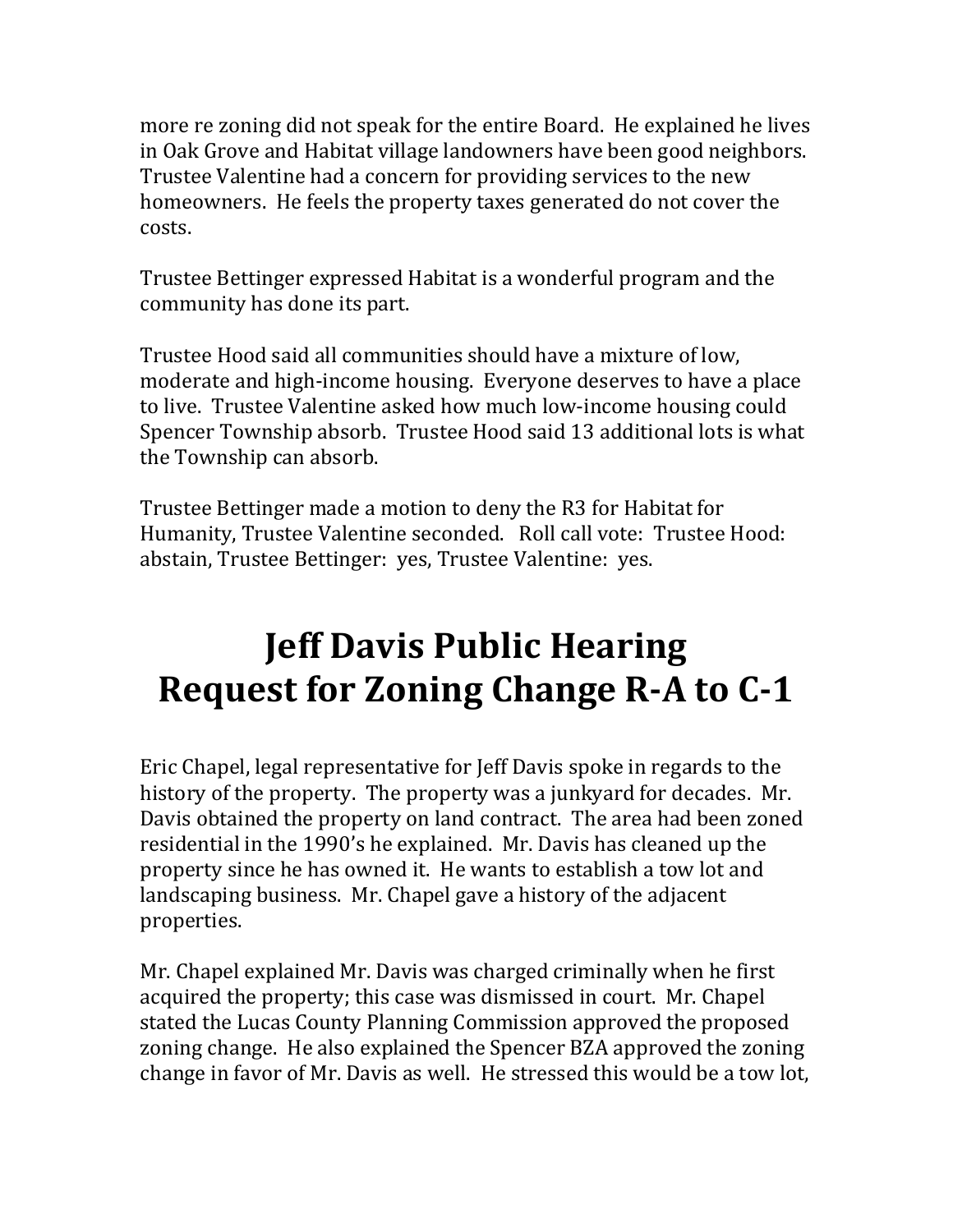not a junkyard. Mr. Davis would like to store landscaping supplies as well such as mulch and other equipment on the back of the lot.

Mr. Davis is seeking an Industrial classification. He has shown he will conduct his business this way with the improvements he has made Mr. Chapel explained.

John Borell, Assistant Prosecuting Attorney for Lucas County, stated he has been dealing with this property for decades. Mr. Borell explained some of the history of the property. Mr. Borell stated he was instructed to warn Mr. Davis before he purchased the property he may not be able to use it for his intended use. This property has been a problem way before Mr. Davis Mr. Borell explained. Mr. Borell explained Mr. Davis is not being picked on; this property has had a history of not conforming.

Trustee Bettinger asked if Mr. Davis knew the property was RA when he purchased it. Mr. Borell explained he did inform him of the classification, he does not know if Mr. Davis had already purchased the property when he explained that it was RA.

Jeff Davis, Meilke Road, stated when he purchased the property there was not a case against the property. He stated he has a lucrative business that will generate income. He also stated he had purchased the property when Mr. Borell called him.

Mr. Davis explained Spencer zoning told him we needed special use, then M1 which he was told would never pass.

Marcia Lindsay, Meilke, has a problem with the property being rezoned. If the property is sold what could go in there is the concern.

Lee Herbert, Old State Line Road, he said we should not be afraid of a properties past; we need to look at the future. He knows Mr. Davis as being an honest man and he supports Mr. Davis' endeavors.

Casie B., S. Meilke, said since Mr. Davis has owned the property he has cleaned up the property and he has been a good neighbor.

Molly Lanz, S. Meilke, likes what Mr. Davis has done to the property. She would like to see him conduct his business on the property.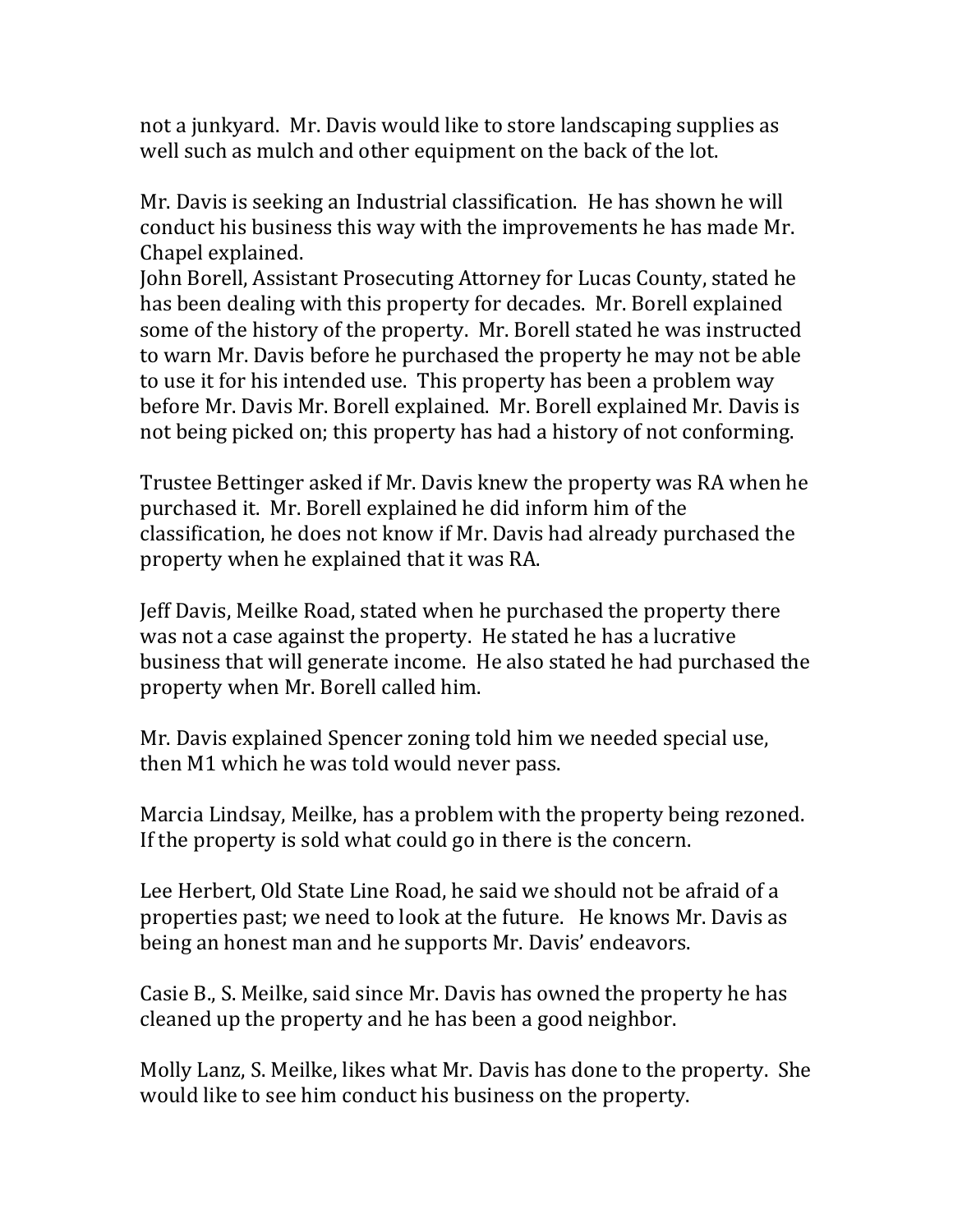Donald Nix, Old State Line Road, asked what was the special use that was previously granted to the property. He feels the Township does not have the records to prove what happened in the past. If the Township has the proof, it should present it.

Adella Harris, Eber Road, feels Mr. Davis should be able to open a legal business. He has made improvements and deserves a chance.

Rose Pepper, Crissey, stated she worked for the Hoots. What is the difference between a junkyard and a storage yard? She would rather see a storage yard. Mr. Davis is honest.

Retavia McCaster, Irwin Road, spoken on behalf of Mr. Davis. She is in support of Jeff Davis.

Mr. Chapel stated Mr. Davis is/was not operating his business out of that property. He was in the process of cleaning up the property when he was criminally charged. He explained the Lucas County Planning Commission voted unanimously in favor of Mr. Davis.

Trustee Bettinger stated Meilke Road is residential; it is not an area where we want commercial properties. There are 2 areas where Mr. Davis can have his business. She explained we are trying to make our Township good.

Trustee Hood explained we allow violations throughout the Township, but we are shooting Mr. Davis down who is trying to legally obtain his business privileges.

Trustee Valentine explained how property values are determined and Mr. Davis was warned of the history of the property.

Trustee Bettinger made a motion to deny C1 classification of Mr. Davis' property, Trustee Valentine seconded. Roll call vote: Trustee Hood: abstain, Trustee Bettinger: yes, Trustee Valentine: yes.